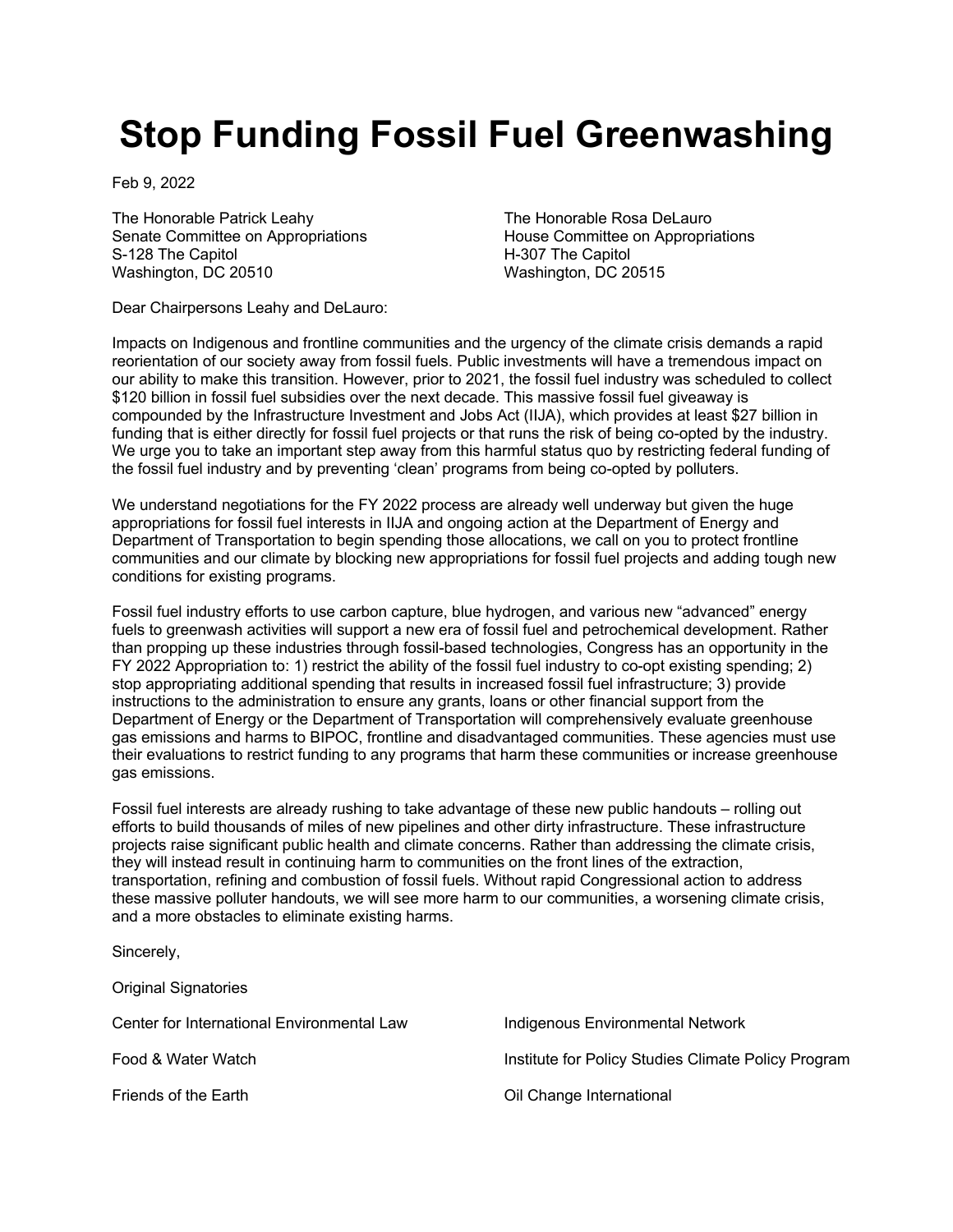## Additional Signatories

1000 Grandmothers for Future Generations 198 methods 350 Bay Area Action 350 Bucks County 350 Conejo / San Fernando Valley 350 Mass 350 New Orleans 350 Silicon Valley 350 Triangle 350.org 350Hawaii 350Kishwaukee Accelerate Neighborhood Climate Action Action Together New Jersey ActionAid USA Alabama Interfaith Power & Light Alaska Community Action on Toxics Alliance for Affordable Energy Amazon Watch Athens County's Future Action Network, acfan.org Benedictine Sisters of Erie Berks Gas Truth beyondplastics.org Bike Hudson County **Biofuelwatch** Bold Alliance Breathe Project Broome Tioga Green Party Businesses for a Livable Climate Call to Action Colorado Capitol Heights Presbyterian CASE CASE Citizens Alliance for a Sustainable **Englewood** Catholic Network US Cedar Lane Unitarian Universalist Church Environmental Justice Ministry Center for International Environmental Law Centre for Citizens Conserving Environment &Management (CECIC) Citizens Coalition for a Safe Community Citizens for Clean Air and Water in Brazoria **County** Clean Air Action Network of Glens Falls Clean Energy Action Climate Justice Alliance Climate Reality Project: Susquehanna Valley PA chapter CO Businesses for a Livable Climate

Coalition Against Pilgrim Pipeline - NJ Colorado Businesses for a Livable Climate Colorado State University Coming Clean Common Ground Rising Community Action Works Campaigns Community for Sustainable Energy Compressor Free Franklin CWA Local 1081 Deep South Center for Environmental Justice Democratic Socialists of America Des Moines County Farmers and Neighbors for Optimal Health Don't Gas the Meadowlands Coalitioni Dr. Yolanda Whyte Pediatrics Earth Action Eco-Justice Collaborative Ecoaction Committee of the Green Party of the U.S. Ecology Center Elmirans and Friends Against Fracking Empower Our Future Colorado End Climate Silence Endangered Habitats League Extinction Rebellion Boston Extinction Rebellion San Francisco Bay Area Family Farm Defenders Farmworker Association of Florida Fieldstones Food & Water Watch FracTracker Alliance FreshWater Accountability Project Fridays for Future U.S. Friends of the Earth Friends of the Earth Spain GAIA Gas Free Seneca Global Center for Climate Justice Global Justice Ecology Project Global Witness Grassroots Environmental Education Grassroots Global Justice Alliance Greater New Orleans Housing Alliance Green Education and Legal Fund Green Newton Inc Green State Solutions **GreenFaith** Greenpeace USA Gulf Coast Center for Law & Policy Healthy Gulf